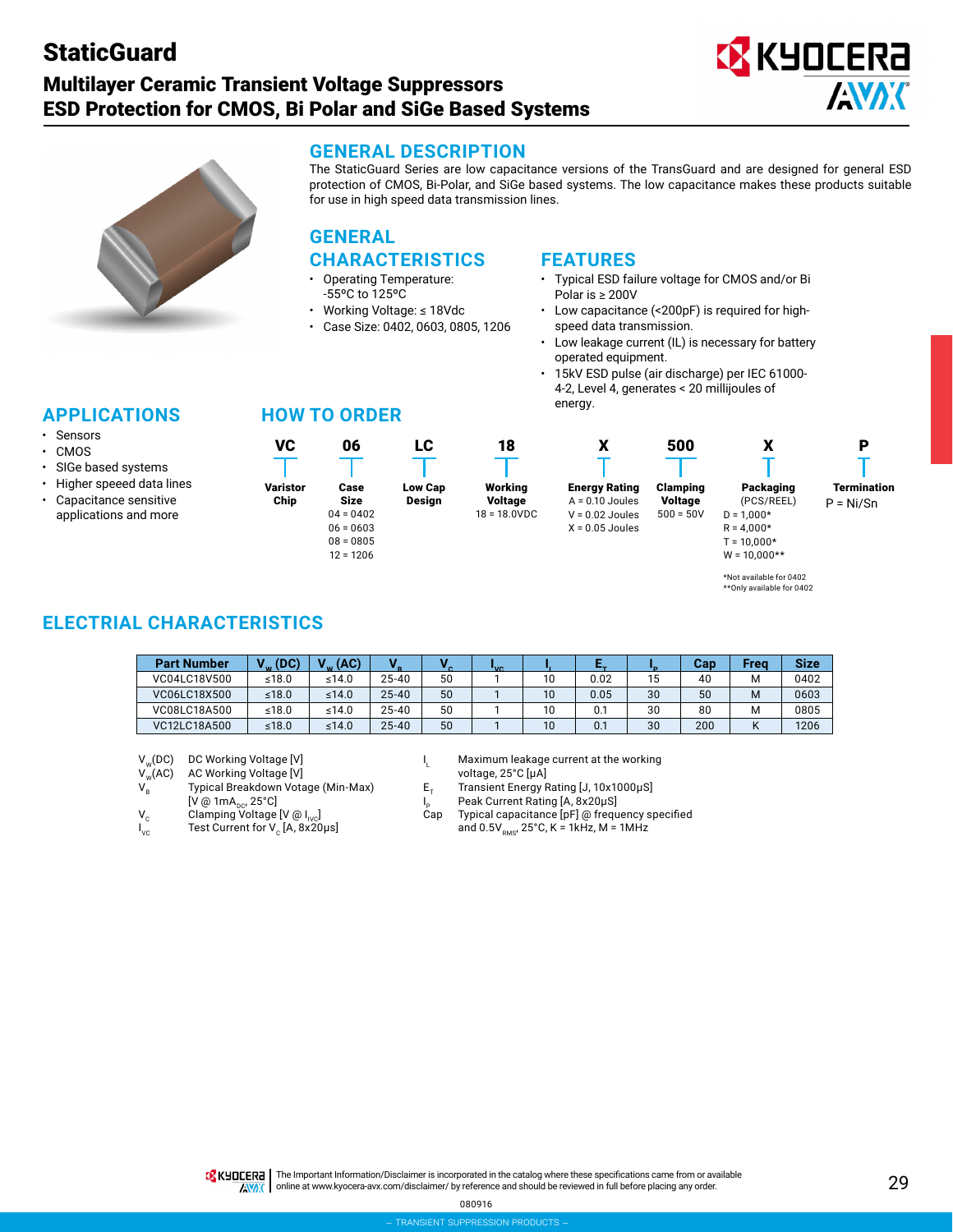# **StaticGuard**

## Multilayer Ceramic Transient Voltage Suppressors ESD Protection for CMOS, Bi Polar and SiGe Based Systems



## **TYPICAL PERFORMANCE DATA**



**VC08LC18A500 Capacitance Histogram**



**StaticGuard ESD RESPONSE IEC 61000-4-2 (8 Kv Contact Discharge)** 50 **VC08LC18A500 VC12LC18A500** 45 Clamping Voltage (V) Clamping Voltage (V) **VC06LC18X500** 40 35  $30\frac{1}{1}$  10  $100$  1000 10000 Number of ESD Strikes





**VC12LC18A500 Capacitance Histogram**



**TRANSIENT SU** 

**TA KHOCERE** | The Important Information/Disclaimer is incorporated in the catalog where these specifications came from or available online at [www.kyocera-avx.com/disclaimer/](http://www.kyocera-avx.com/disclaimer/) by reference and should be reviewed in full before placing any order.**ANAK** 

080916